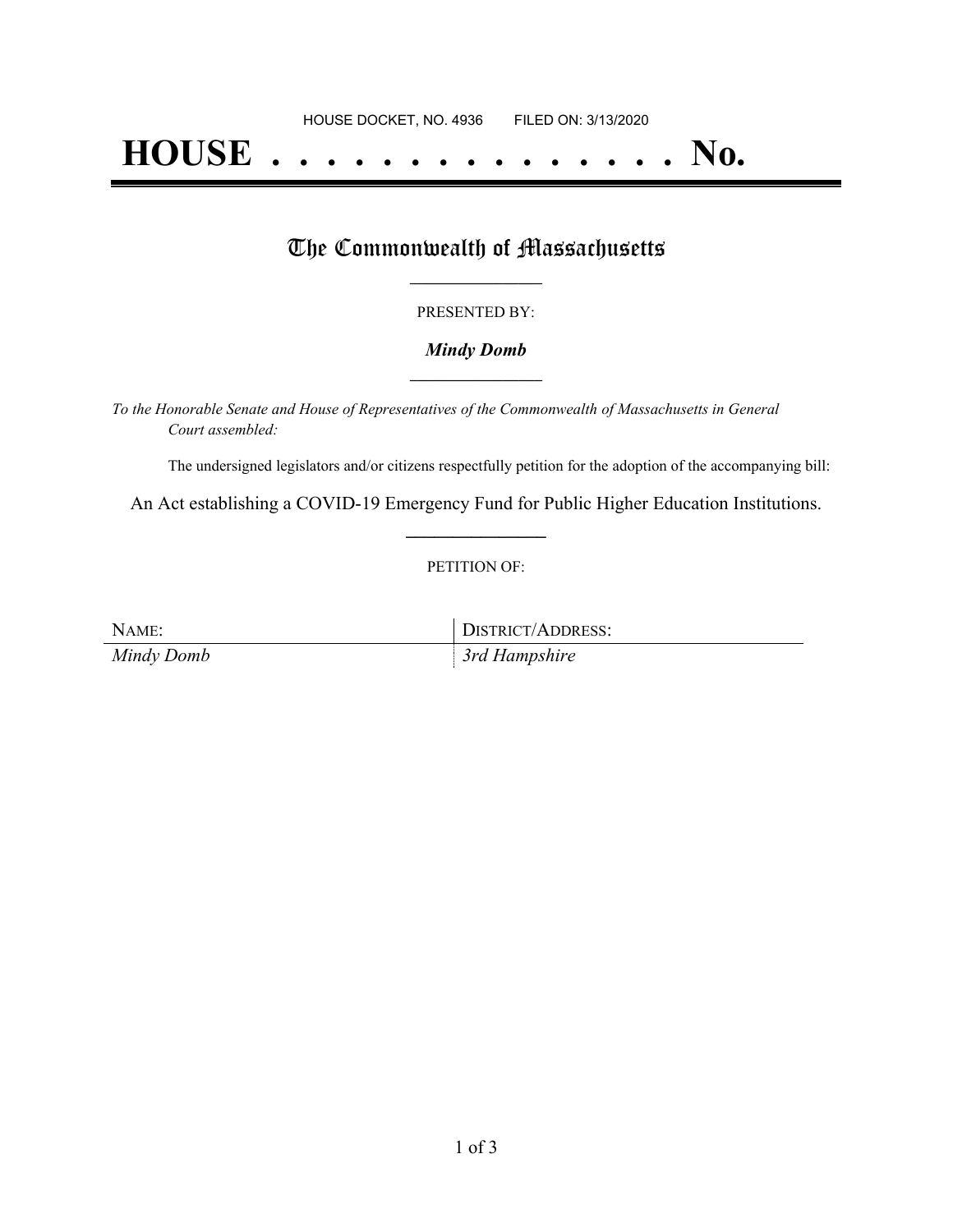## **HOUSE . . . . . . . . . . . . . . . No.**

[Pin Slip]

## The Commonwealth of Massachusetts

**In the One Hundred and Ninety-First General Court (2019-2020) \_\_\_\_\_\_\_\_\_\_\_\_\_\_\_**

**\_\_\_\_\_\_\_\_\_\_\_\_\_\_\_**

An Act establishing a COVID-19 Emergency Fund for Public Higher Education Institutions.

*Whereas,* The deferred operation of this act would tend to defeat its purpose, which is to provide forthwith for the distribution of necessaries during the COVID-19 outbreak in the Commonwealth, therefore it is hereby declared to be an emergency law, necessary for the immediate preservation of the public convenience.

Be it enacted by the Senate and House of Representatives in General Court assembled, and by the authority *of the same, as follows:*

- 1 SECTION 1. (a) There shall be established and set upon the books of the commonwealth
- 2 a separated fund to be known as the COVID-19 Public Institutions of Higher Education
- 3 Emergency Fund to be administered by the board of higher education.
- 4 (b) The purpose of the Fund shall be for financial assistance in the form of grants to 5 public institutions of higher education, which consists of those segments set forth in section 5 of 6 chapter 15A of the General Laws and are in high impact areas affected by the 2019 novel 7 coronavirus, or COVID-19, outbreak. Such financial assistance shall include, but not be limited 8 to, grants for: (i) loss of revenue; (ii) unexpected expenses, such as including providing increased 9 safety and security measures, implementation of online or virtual classes, loss of dormitory, 10 housing, meal, events revenue; or (iii) loss of contributions, grants or other financial assistance 11 as a result of the COVID-19 outbreak.